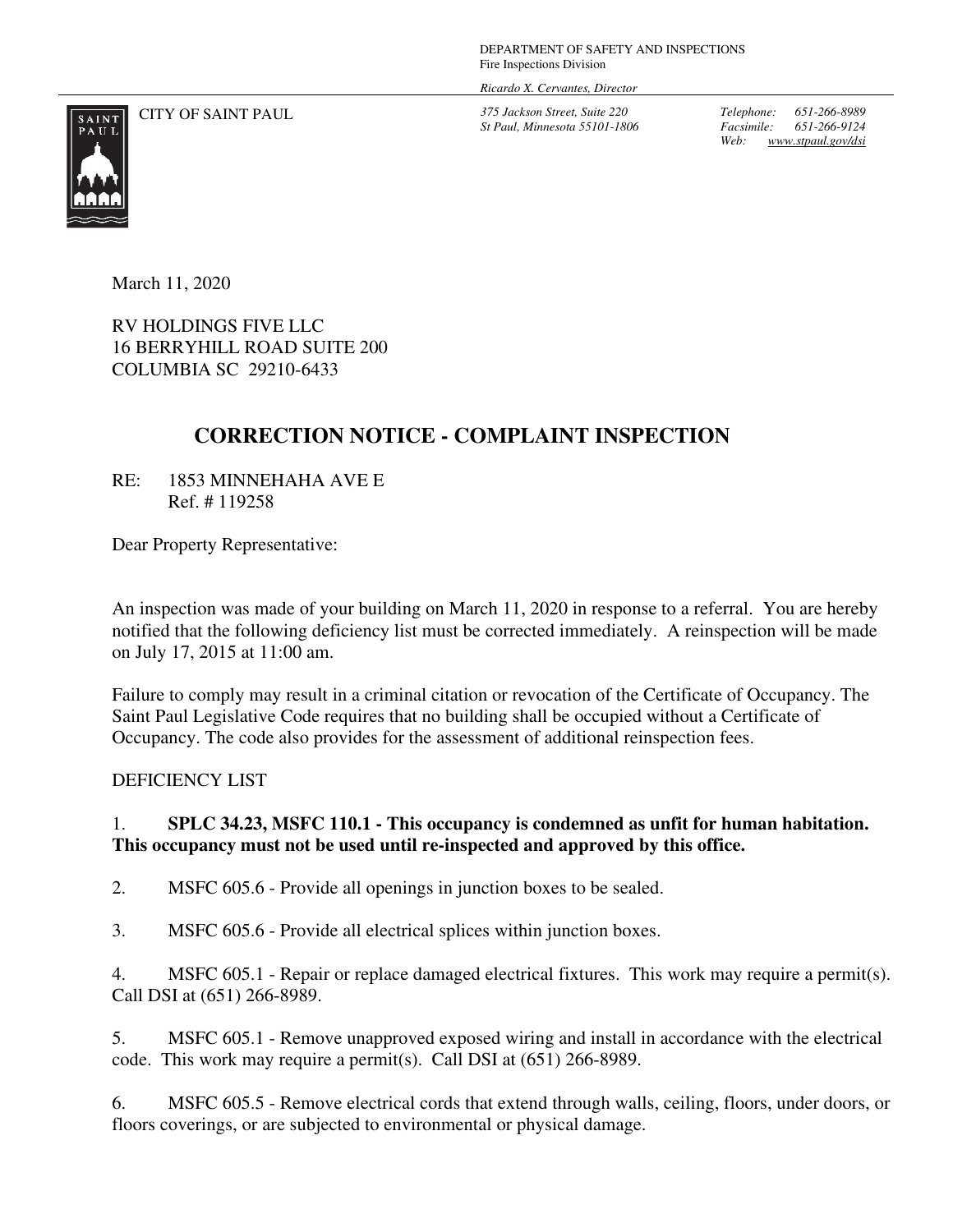7. NEC 440.13 - For cord-connected equipment such as: room air conditioners, household refrigerators and freezers, drinking water coolers, and beverage dispensers, a separable connector or an attachment plug and receptacle shall be permitted to serve as the disconnecting means. The appliance must plug directly into a permanent outlet.

8. SPLC 34.08 (1), 34.34 (4), 34.16 - Provide and maintain interior in a clean and sanitary condition.

9. MFGC 602.1 - Immediately discontinue and remove the unvented heating appliance.

10. SPLC 34.11 (6), 34.35 (3) - Provide service of heating facility by a licensed contractor which must include a carbon monoxide test. Submit a completed copy of the Saint Paul Fire Marshal's Existing Fuel Burning Equipment Safety Test Report to this office.

11. MSFC 603.7 - Immediately discontinue use of unsafe heating appliance until repaired or replaced by a licensed contractor. This work may require a permit(s). Call DSI at (651) 266-8989. Red tags may not be removed except by fire department inspector.

12. MFGC 503 - Provide, repair or replace the fuel equipment vent or vent liner to develop a positive flow adequate to convey all products of combustion to the outside. This work may require a permit(s). Call DSI at (651) 266-8989.

13. MFGC 406.5.2 - Immediately repair or replace the leaking fuel equipment piping. This work may require a permit(s). Call DSI at (651) 266-8989.

14. MFGC 404.15 - Provide leak tight caps or plugs on disconnected or unused gas lines.

15. MFGC Chapter 4 - Provide or replace fuel equipment piping in compliance with the mechanical code. This work may require a permit(s). Call DSI at (651) 266-8989.

16. SPLC 34.11 (1), SBC 2902.1, SPLC 34.35 (1), MPC 301.1 - Provide an approved number and type of plumbing fixtures.

17. SPLC 34.11 (1), MSBC 2902.1, SPLC 34.35 (1), MPC 301.1 - Repair or replace and maintain all parts of the plumbing system to an operational condition.

18. SPLC 34.11(5), 34.35(2), MPC 408.3 - Provide adequate hot water between 110 degrees F and 120 degrees F.

19. SPLC 34.11 (5), 34.35 (2) - Contact a licensed contractor to repair or replace the water heater. This work may require a permit(s). Call DSI at (651) 266-8989.-

20. SPLC 34.11 (6) - Provide and maintain a minimum of 68 degrees F in all habitable rooms at all times.